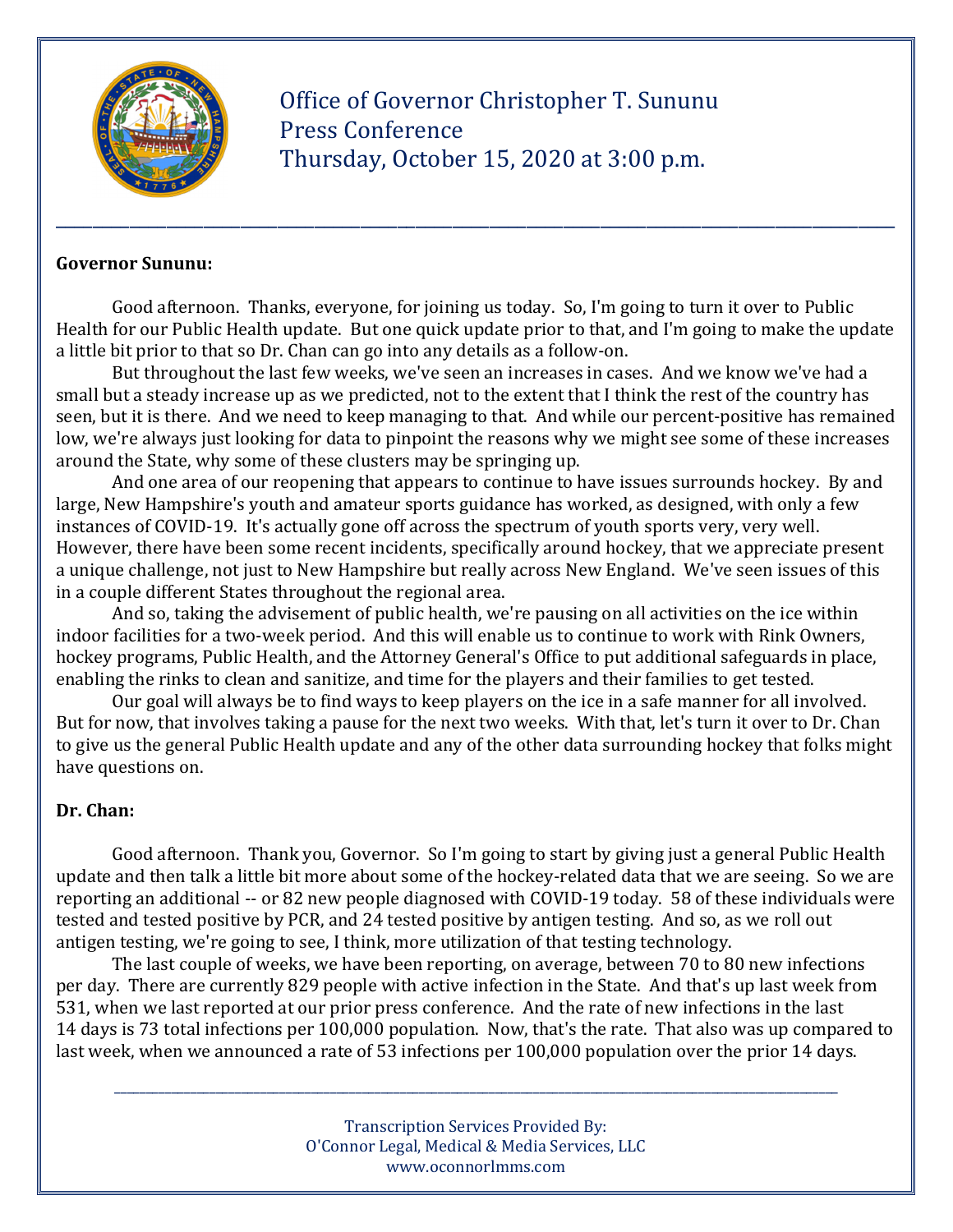Our test positivity rate, however, continues to be low, at around 1%. We continue to monitor hospitalizations and deaths. There is one new person hospitalized with COVID-19 that we are announcing today. And we have been seeing one to two new hospitalizations reported per day.

 Currently, statewide, there are 18 people currently hospitalized with COVID-19, which has also been stable over the last couple of weeks. And unfortunately, five new deaths today, four associated with long-term care facilities, including three who are associated with one of the larger long-term care facility outbreaks that we are seeing. We now have a total of 463 people that have died directly or related to COVID-19.

 So, as we have been discussing and predicting for weeks now, our numbers are going up. This is occurring not only in New Hampshire but regionally in the northeast, and is a similar pattern to what we have seen occur in States around the country.

 We believe that these increases do reflect increasing spread and risk for COVID-19 within our communities. Specifically, there are now five different New Hampshire counties which are currently categorized as having a moderate level of community transmission and spread. And then, the Cities of Manchester and Nashua are seeing substantial levels of community transmission and community spread.

 So, we know how to prevent spread of COVID-19. We have been successful at this in the past. We know how to prevent it from spreading person-to-person. But it requires all of us to remain vigilant and to enhance our social-distancing practices, wear cloth face coverings when in public locations where close contact might occur, and pay good attention to hand cleaning and hand sanitizing. And we continue to recommend that people avoid those social situations and gatherings where groups may be coming into closer contact with one another, especially in indoor locations. So, that is the general Public Health update.

 Let me give some numbers on hockey. Hockey has been one of the high-risk activities where we have seen a substantial spread of COVID-19, we believe, within our communities. So over the last two months, there have been a total of 158 New Hampshire residents diagnosed with COVID-19 who are associated with ice hockey. This includes 117 people that are connected to 8 different outbreaks, and then 41 people not connected specifically to an outbreak, but who are associated with ice hockey and we believe acquired their infection through ice hockey.

 These 158 people with COVID-19 associated with hockey are from 23 different New Hampshire hockey-related organizations and teams. And there are additional connections with out-of-state ice hockey organizations.

 So hockey has not only been a high-risk activity for acquiring COVID-19, but the people diagnosed with COVID-19 associated with hockey and the people associated with these outbreaks have likely led to other community exposures, including exposures in schools, businesses like long-term care facilities, social gatherings. We have some anecdotal reports of this.

 But what we do know is that people who we believe have acquired COVID-19 through hockey have been associated with and potentially exposed others in at least 24 different K-12 schools throughout the State. And this type of spread and exposure to other facilities and organizations within the community increases the risk of introduction and spread of COVID-19 in other settings outside of hockey.

 And so, this is some of the data that we have seen, with one of the particular high-risk activities. Thankfully, we have not seen a lot of spread of transmission in other sports. It appears to be primarily contained to hockey at this point. Obviously, we're monitoring the situation very closely. But this is a part of what we are seeing in terms of risk factors and spread within the community. With that, let me hand things over to the Commissioner. Thank you.

\_\_\_\_\_\_\_\_\_\_\_\_\_\_\_\_\_\_\_\_\_\_\_\_\_\_\_\_\_\_\_\_\_\_\_\_\_\_\_\_\_\_\_\_\_\_\_\_\_\_\_\_\_\_\_\_\_\_\_\_\_\_\_\_\_\_\_\_\_\_\_\_\_\_\_\_\_\_\_\_\_\_\_\_\_\_\_\_\_\_\_\_\_\_\_\_\_\_\_\_\_\_\_\_\_\_\_\_\_\_\_\_\_\_\_\_\_\_\_\_\_\_\_\_\_\_\_\_\_\_\_\_ Page **2** of **17** \_\_\_\_\_\_\_\_\_\_\_\_\_\_\_\_\_\_\_\_\_\_\_\_\_\_\_\_\_\_\_\_\_\_\_\_\_\_\_\_\_\_\_\_\_\_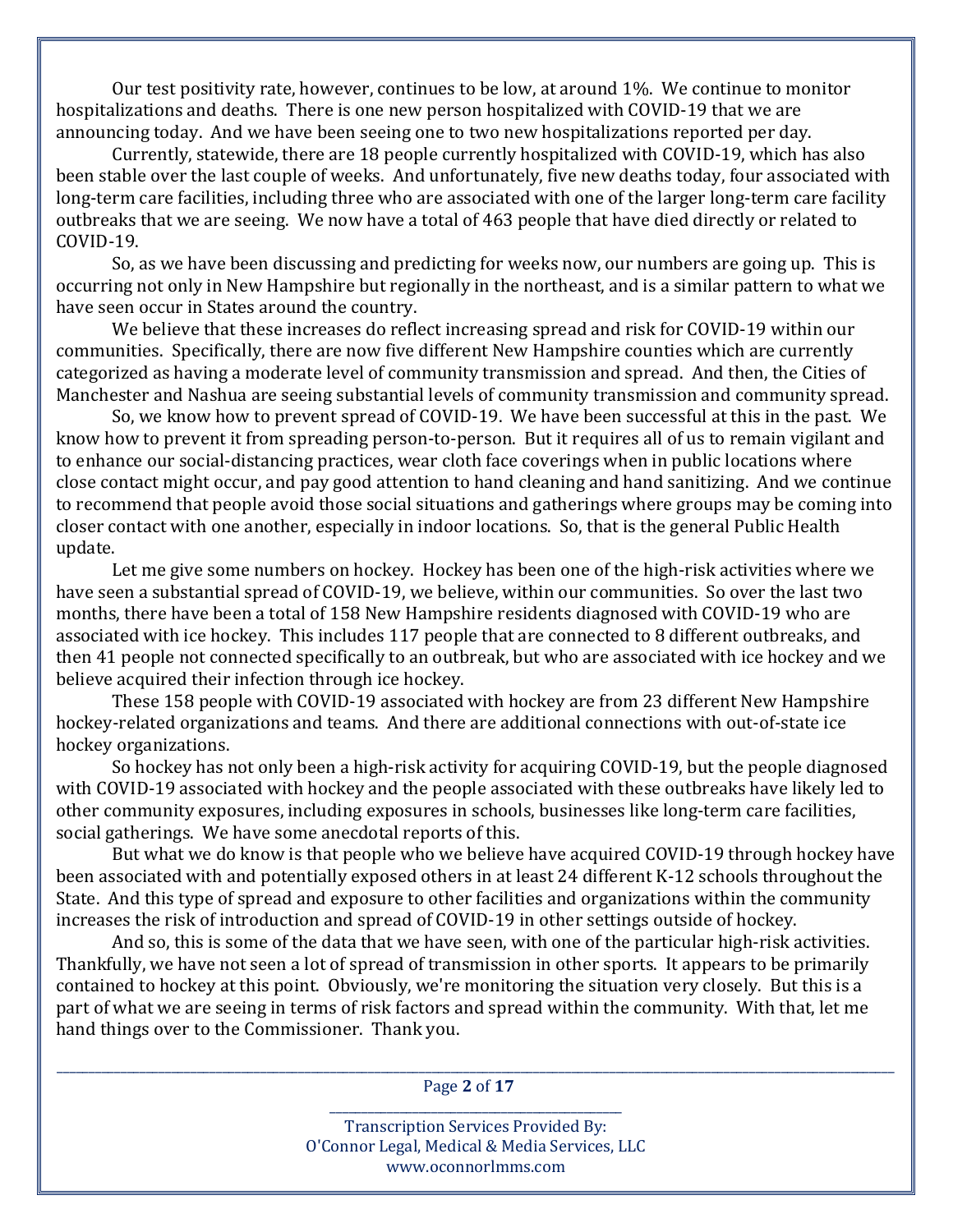#### **Commissioner Shibinette:**

 Good afternoon. I'm going to do a long-term care update for you today. So, we are announcing one new long-term care outbreak at St. Teresa's [sic] Rehab and Nursing Center in Manchester. They have seven resident cases and two staff cases. This is a really interesting outbreak to follow and very indicative of how quickly COVID-19 can get into a facility and spread. They had their regular surveillance testing last Friday, which everyone tested negative. And today, we stand here with seven residents and two staff. So, like I said, very, very interesting to see surveillance testing so recently and have all negatives in that, and now be in an outbreak status. So that brings our total outbreaks in long-term care facilities to four: Bedford Hills; Pine Rock Manor; St. Teresa's; and Warde Health Center.

 Additionally, I'm just going to update the prevalence rates. As we've indicated in past press conferences, the degree in which a facility can open up and do visits, or do different types of visits, because they're all more or less, if you're not in active outbreak, you should be doing visits. But the type of visits, whether they're outdoor or indoor, and then type of activities that can be conducted, is really based on the prevalence rates in your community.

 So the State has, for the most part, been either Phase 2 or Phase 3 for the last month or two. And what we're seeing now is that as the rates of COVID cases go up, the active COVID cases in our population centers -- Hillsborough, Merrimack, and Rockingham -- are now back to Phase 1 for the activity both within the building and for visitations. So this still allows for compassionate care visitation, which CMS has expanded the definition of that. This is not just hospice visitation. This is for people that need to visit their family members for multiple reasons. And it's a decision point that is between the facility and the family.

 The yellow are our Phase 2s, which is where they've mostly been throughout the last couple months, as we've reported this. And Coos County remains in Phase 3, because they have very low prevalence rates.

 So, as we move forward with our long-term care outbreaks and seeing this escalation in COVID cases, we need to be mindful that we have to strike a balance between both the physical safety of our residents in long-term care settings and their psychosocial wellbeing. So every facility is encouraged to develop a visitation plan, if you're not in an outbreak status, to make sure that their residents' quality of life is inline and incorporates their families and loved ones through a variety of different methods. That's all I have today. Thank you.

### **Governor Sununu:**

 Great, thank you, Dr. Chan. Thank you, Commissioner. Couple different things we're going to touch upon this afternoon, and then we will open it up for questions. As we all know, earlier this year, on June 30th, the books for the State officially closed for the 2020 State budget. We go on a biennium basis. But our fiscal cycle goes from July 1st and closes on June 30th. And then, it takes a couple months to make sure that we've accounted for all the dollars in terms of revenues coming in and expenses.

 The news is much better than we had originally anticipated. And that's a very, very good thing. Earlier, when we had updated you, we said we were anticipating revenue shortfalls that could be as high as over \$500 million, due to the COVID-19 pandemic back, I think, in June. We had originally stretched out where our projections could be over the State's fiscal biennium.

\_\_\_\_\_\_\_\_\_\_\_\_\_\_\_\_\_\_\_\_\_\_\_\_\_\_\_\_\_\_\_\_\_\_\_\_\_\_\_\_\_\_\_\_\_\_\_\_\_\_\_\_\_\_\_\_\_\_\_\_\_\_\_\_\_\_\_\_\_\_\_\_\_\_\_\_\_\_\_\_\_\_\_\_\_\_\_\_\_\_\_\_\_\_\_\_\_\_\_\_\_\_\_\_\_\_\_\_\_\_\_\_\_\_\_\_\_\_\_\_\_\_\_\_\_\_\_\_\_\_\_\_ Page **3** of **17** \_\_\_\_\_\_\_\_\_\_\_\_\_\_\_\_\_\_\_\_\_\_\_\_\_\_\_\_\_\_\_\_\_\_\_\_\_\_\_\_\_\_\_\_\_\_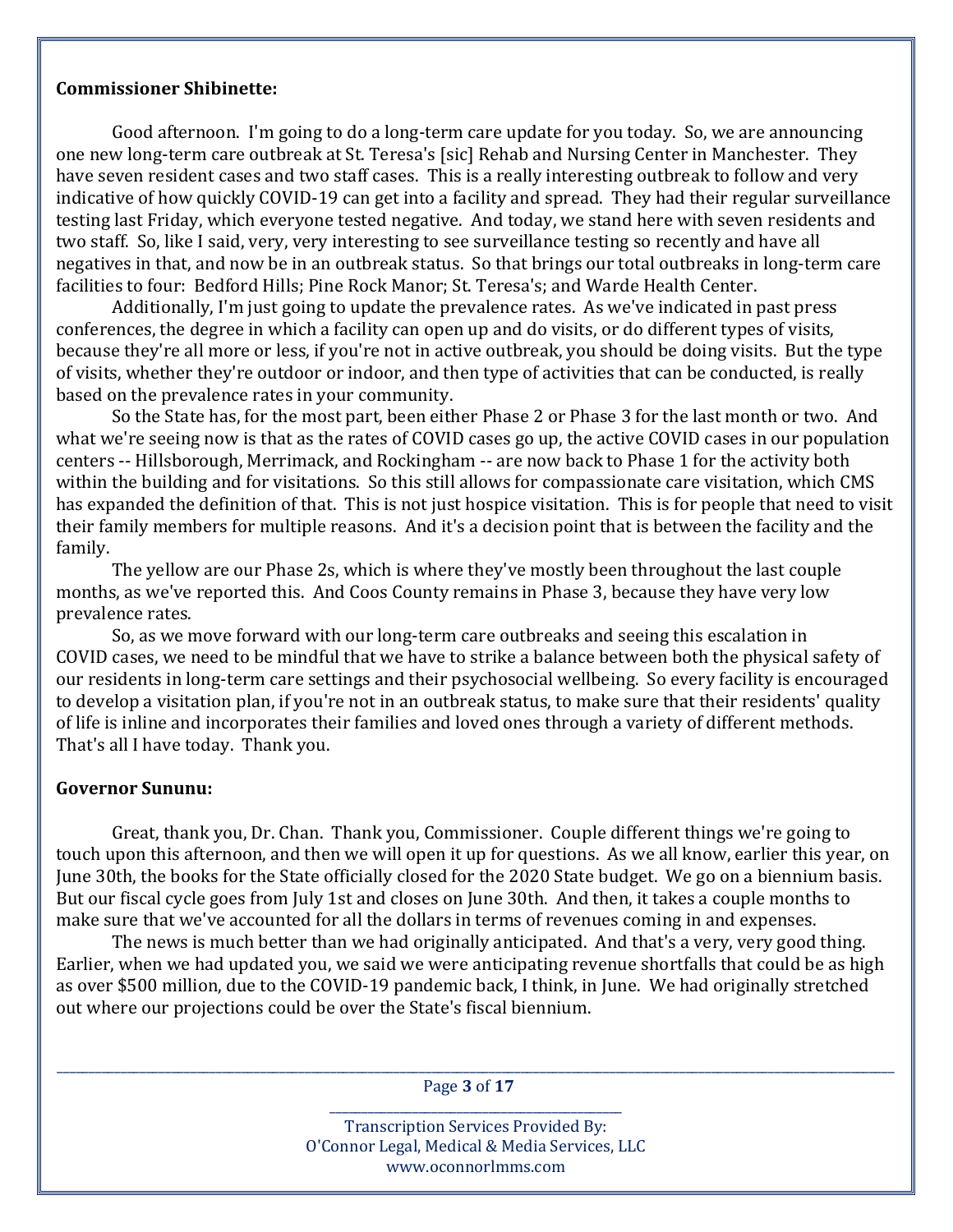But because of good management, our general operating expenses have come down. We've ended the year in a much better position than originally projected. We're able to find savings and efficiencies that were clearly greater than what the budget was balanced on.

 So our economy is recovering quicker than anyone thought possible and revenues continue to outperform our earlier estimates. And so, from a revenue standpoint, we're now estimating a budgetary shortfall of a little less than \$200 million for the biennium. This is no small amount, by any means. It is still an extremely large amount, but only a fraction of what we had originally anticipated, again given to the management of the finances at the State level, as well as the very strong economy coming back.

 I still feel very confident that our Administration's continued management, as well as the underlying strength of our economy, will continue to have impacts that can further reduce that budgetary deficit, as we move further and closer to June of 2021, when the biennium will end. So there's still lots of time to make up a lot of ground. We're on a very good path. We don't take anything for granted. We know that COVID ebbs and flows. And so, we can still have negative impacts to our economy. We're not taking that as an absolute assurance. But we're definitely on a very good track and we've been able to close a lot of that budgetary shortfall.

 Another issue today, back in June, New Hampshire made the decision to provide -- I think as a lot of folks remember -- a lot of direct support to local small businesses when we created and announced the Main Street Relief Fund. It was a very innovative fund that infused cash into businesses across the State, primarily small businesses, which is why we called it the Main Street Relief Fund. And to-date, we're very proud that it remains the single largest investment into small businesses from any State across the country with CARES Act funds.

 We created an easy application. We made it very quickly available. And we provided assistance to over 5,000 businesses, totaling approximately \$340 million. And it is very heartening, if I may, when you are out and about across the State to hear businesses come up and say that it was a true lifeline for their business.

 So, therefore, based on the very positive feedback we've received from that opportunity we created for businesses and their employees, we are going to, today, announce Main Street Relief Fund 2.0. Not the most creative name in the world, but it's simple and to the point, which will allow an additional \$100 million of opportunity for small businesses across the State.

 Main Street 2.0 will be available to all qualified businesses, regardless of whether they have already received an award under the original Main Street Relief Fund. Businesses that received an award earlier this year are still eligible to apply again if they do have additional unmet needs, or businesses who missed the opportunity, for one reason or another. Maybe they thought their revenues would be okay, but they've come to realize that the shortfall is steeper than they anticipated. Everyone can apply.

 Applications will be open on Monday, October 19th. So this coming Monday, the application process will be open and we're going to keep it open for approximately two weeks, until Friday, October 30th. And as always, more information is available at our GOFERR website, which is goferr.nh.gov\apply.

 All of our funds are there. The Nonprofit Fund lived there. The Agriculture Fund was there. The Self-Employment Fund was there. Main Street one was there. And now we're doing Main Street part 2, which is just a way to make sure that, with our CARES Act financial opportunity, it's really getting out to the citizens and the employees to make sure that our economy is vibrant and staying with us.

 Shifting gears, I also want to take a moment to provide an update on New Hampshire's Unemployment Trust Fund. This is a fund that we have in the State that pays out all the unemployment

\_\_\_\_\_\_\_\_\_\_\_\_\_\_\_\_\_\_\_\_\_\_\_\_\_\_\_\_\_\_\_\_\_\_\_\_\_\_\_\_\_\_\_\_\_\_\_\_\_\_\_\_\_\_\_\_\_\_\_\_\_\_\_\_\_\_\_\_\_\_\_\_\_\_\_\_\_\_\_\_\_\_\_\_\_\_\_\_\_\_\_\_\_\_\_\_\_\_\_\_\_\_\_\_\_\_\_\_\_\_\_\_\_\_\_\_\_\_\_\_\_\_\_\_\_\_\_\_\_\_\_\_ Page **4** of **17** \_\_\_\_\_\_\_\_\_\_\_\_\_\_\_\_\_\_\_\_\_\_\_\_\_\_\_\_\_\_\_\_\_\_\_\_\_\_\_\_\_\_\_\_\_\_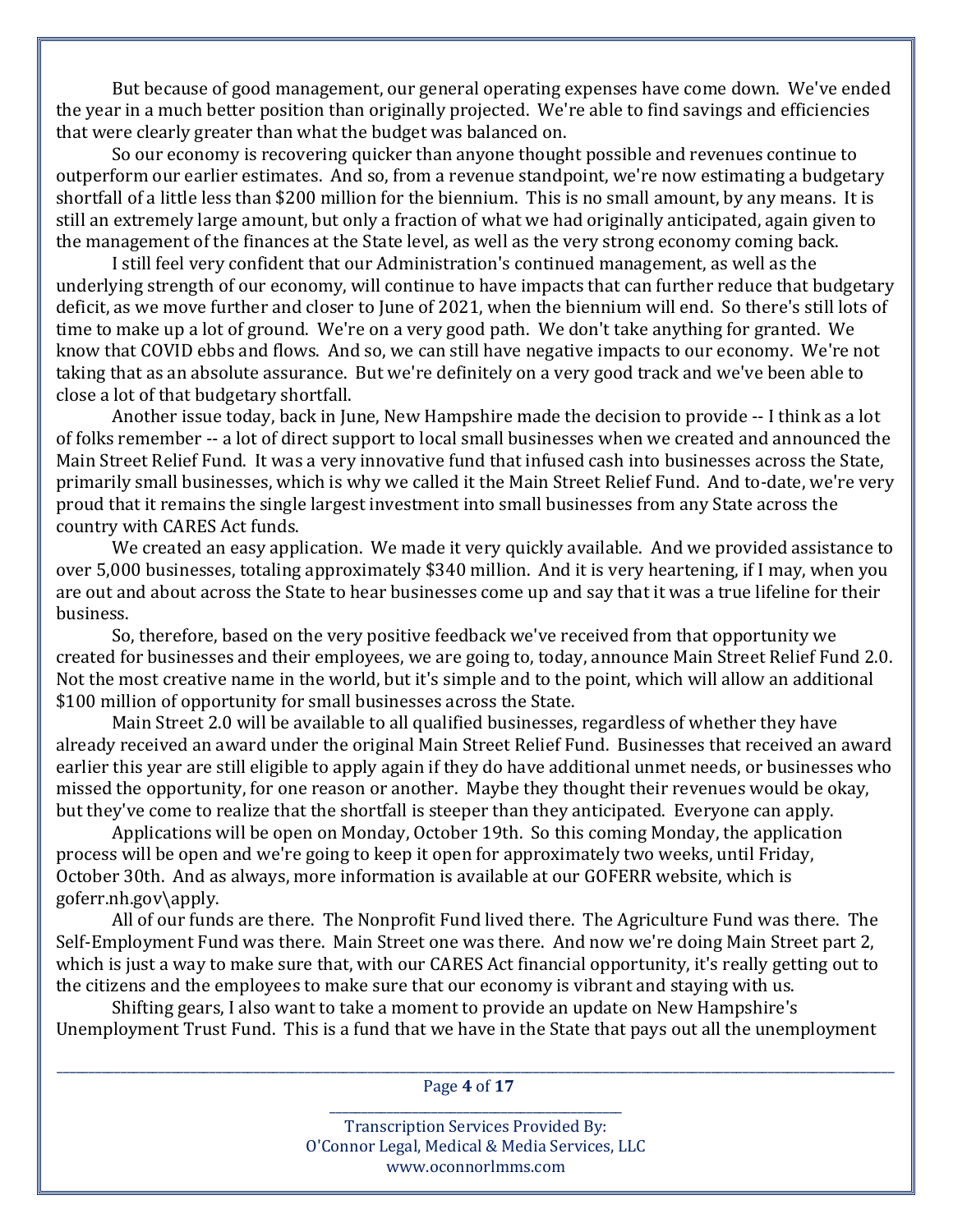benefits, obviously a very, very important fund as we hit this giant financial crisis, when COVID hit. And this is the group and the fund that really managed all of the additional Federal stimulus funds that had come into the State earlier in the year. It was \$600 that was reduced down to \$300. And this is the fund that expanded the eligibility requirements very early on to allow folks to take advantage of those unemployment opportunities, knowing that we were going to hit some tough times.

 So, as we use the fund, the fund gets replenished with essentially a tax out of the businesses. But as you use it, the fund really does get drawn down. When the pandemic first hit, we had about \$300 million. Just over \$300 million, that's a very healthy Unemployment Trust Fund. And we've been able to manage fairly well, especially as our economy has come back. At one point, we hit 17% unemployment. Obviously, a lot of folks, 120,000-or-more individuals drawing off of that fund, as opposed to the 17,000 or 18,000 we had at this time last year.

 Now that the economy's come back strong, we're now back to approximately a 4% unemployment rate. And that is very great news. And so, to keep moving in the right direction and to create a climate that encourages continued hiring, we need to create certainty for businesses to know that continuing to hiring workers will not end up with them having to pay more taxes that they pay to support that Unemployment Trust Fund.

 You essentially pay based on the number of employees you have. You put your tax into the fund. So, in some ways, as the fund gets drawn down, you hit triggers. And the taxes ultimately end up going up for each employee that you have. It's a way to help keep the fund stable, but it does put a big financial burden on a lot of the businesses that are staying open and to help those that may be drawing off of the fund.

 So, today, I'm announcing \$50 million payment from the State's remaining CARES Act funds into the State's Unemployment Trust Fund. This transaction will ensure that the fund remains solvent financially through 2021, without raising taxes on employers. So by directing these monies into the Trust Fund, it's an investment that really goes right back into New Hampshire's unemployed, so they know that the fund is there. They can keep drawing those unemployment benefits, if they're in tough financial times, as we know a lot of families still are via the COVID pandemic.

 But it also helps those small businesses. It encourages job creation and economic growth. And ultimately not only does it get rid of the next tax hike that would ultimately come on January 1st, later this year, it actually, because the fund will reduce a trigger that had previously been hit, it'll create a tax benefit, if you will, a tax break of about \$65 million through 2021. So that's \$65 million in taxes that businesses will not have to pay into the fund by, again, allowing this money to go in.

 So it's kind of a double-bonus, if you will, a triple bonus. It keeps the fund solvent. It minimizes -- I'm sorry, it removes the tax increase that would likely come on January 1st. And it actually provides a tax decrease through the first quarter of next year to the tune of about \$65 million. And as our economy keeps getting back on track, the unemployment numbers keep dropping. The solvency of that fund is more and more intact, as we go down the line. So I think it's a great opportunity just to make sure that we keep hiring and keep everything moving forward in a very productive way.

 Yet another topic today, we appreciate everyone's patience. We're only doing one press conference a week now. So there's a lot here. There's a lot of good stuff. Today we are announcing a very significant investment into our public schools and the school districts that support them as they respond to the increased costs of the COVID-19 pandemic. I know the Legislative Advisory Board as part of GOFERR has been looking at this issue for the past two or three weeks. I believe they may. I'm not sure if they'd take up another meeting on the issue.

\_\_\_\_\_\_\_\_\_\_\_\_\_\_\_\_\_\_\_\_\_\_\_\_\_\_\_\_\_\_\_\_\_\_\_\_\_\_\_\_\_\_\_\_\_\_\_\_\_\_\_\_\_\_\_\_\_\_\_\_\_\_\_\_\_\_\_\_\_\_\_\_\_\_\_\_\_\_\_\_\_\_\_\_\_\_\_\_\_\_\_\_\_\_\_\_\_\_\_\_\_\_\_\_\_\_\_\_\_\_\_\_\_\_\_\_\_\_\_\_\_\_\_\_\_\_\_\_\_\_\_\_ Page **5** of **17** \_\_\_\_\_\_\_\_\_\_\_\_\_\_\_\_\_\_\_\_\_\_\_\_\_\_\_\_\_\_\_\_\_\_\_\_\_\_\_\_\_\_\_\_\_\_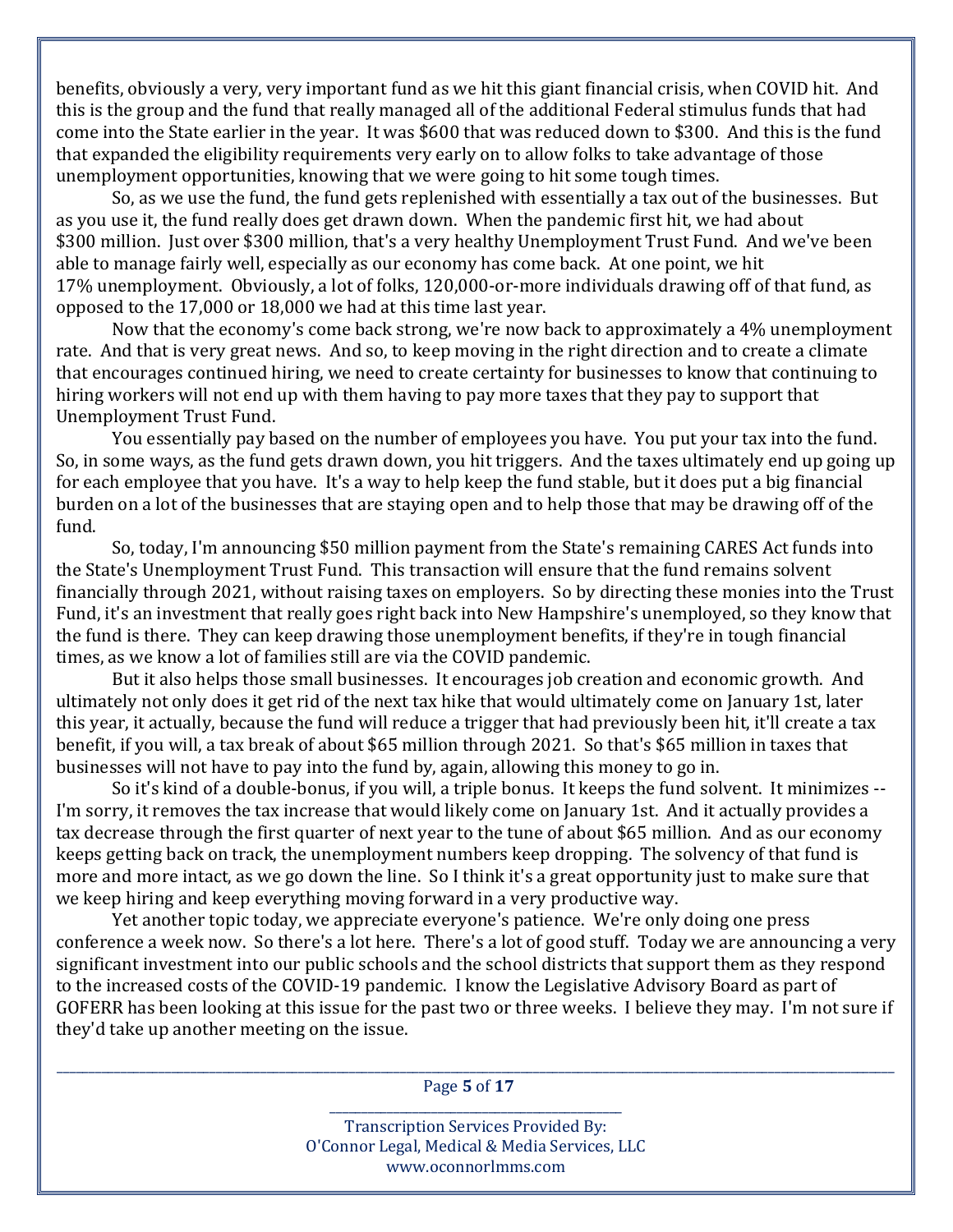But we're getting to the middle of October and we're seeing the needs start to grow out there. So we want to make sure that we're providing these resources. Ultimately all these dollars have to be spent really within the next couple months. So there's an opportunity to do something today.

 So as cities and towns exhaust their current Federal funding streams that are currently available - and there's still a lot of money available to schools, to be sure -- we're very happy to announce an additional \$45 million to become available for schools in two separate funds. The first fund is a \$35 million fund that will distribute dollars on a per-pupil basis. Approximately \$200 per pupil will be allocated out of the CARES Act to every school district in the State, so everyone gets their pro rata share.

 Those are dollars that can be spent very flexibly. They can be spent through 2021. They don't even have to be spent by the end of December per these new Federal Guidelines that have come down, which is great. And they can be spent on things like Chromebooks, or computers, or technology, or whatever they need to spend it on to make sure that these students have access to a quality education while they may be in a hybrid or even a remote-learning atmosphere. So that's \$200 per pupil and it equates to approximately \$35 million.

 We're going to have another \$10 million in a secondary fund, I guess what we're going to call a reserve fund, an emergency fund, if you will, for those districts who have costs above and beyond. If they spent all of their SR money, that's the original dollars that had come in, if they spend this \$200 per pupil, now they can go and use this reserve fund. And that would specifically be for PPE or testing, or direct costs that the schools may incur because of the COVID crisis, specifically around PPE and testing. So this is, again, the \$35 million for every school district, and another \$10 million reserve fund, if school districts require some additional help, even above and beyond the two or three different funds that have been created.

 We're still going to be there for them. We've always said funds are not going to get in the way of a quality education for our kids. And being able to provide this relief and this support, I think, is a way to really shore up some of the insecurities that some of the districts and schools might have, as these COVID costs may pile up. So we're going to continue to be there for them.

 One last announcement, as we manage our numbers, one of the areas that we put obviously a great emphasis, as Commissioner Shibinette previously highlighted, was long-term care facilities. Our long-term care facilities are an issue that we're constantly talking about as unfortunately they are prone to outbreaks. And we know that the health consequences of COVID on those older populations can be very severe. And therefore, we do have to take quick action to protect the residents and the staff in those facilities. They continue to do just tremendous work.

 So in addition to the steps that Commissioner Shibinette shared a moment ago, we are today announcing an additional \$7 million for PPE and testing for long-term care facilities. Again just more money in there out of our CARES Act funds to cover their costs, we don't want costs to be a barrier to getting the testing and the protection for the workers and the staff, and the residents. That is really, really needed to help keep the number of outbreaks low, minimized, and again hopefully back to zero at some point. These types of resources are just resources that save lives. And they have a huge impact on a lot of our loved ones that are currently residing in a lot of those facilities, so another great opportunity.

 So I appreciate. I know there was a lot there in a variety of different areas, from taking an intermission in hockey. Is that what they call it, an intermission? We're taking an intermission for two weeks on hockey, to the opportunities with the Main Street Relief Fund, long-term care, and the Unemployment Trust Fund. It's great to be able to keep moving some of these CARES Act funds out and get that financial opportunity where it belongs. With that, we can take some questions.

\_\_\_\_\_\_\_\_\_\_\_\_\_\_\_\_\_\_\_\_\_\_\_\_\_\_\_\_\_\_\_\_\_\_\_\_\_\_\_\_\_\_\_\_\_\_\_\_\_\_\_\_\_\_\_\_\_\_\_\_\_\_\_\_\_\_\_\_\_\_\_\_\_\_\_\_\_\_\_\_\_\_\_\_\_\_\_\_\_\_\_\_\_\_\_\_\_\_\_\_\_\_\_\_\_\_\_\_\_\_\_\_\_\_\_\_\_\_\_\_\_\_\_\_\_\_\_\_\_\_\_\_ Page **6** of **17** \_\_\_\_\_\_\_\_\_\_\_\_\_\_\_\_\_\_\_\_\_\_\_\_\_\_\_\_\_\_\_\_\_\_\_\_\_\_\_\_\_\_\_\_\_\_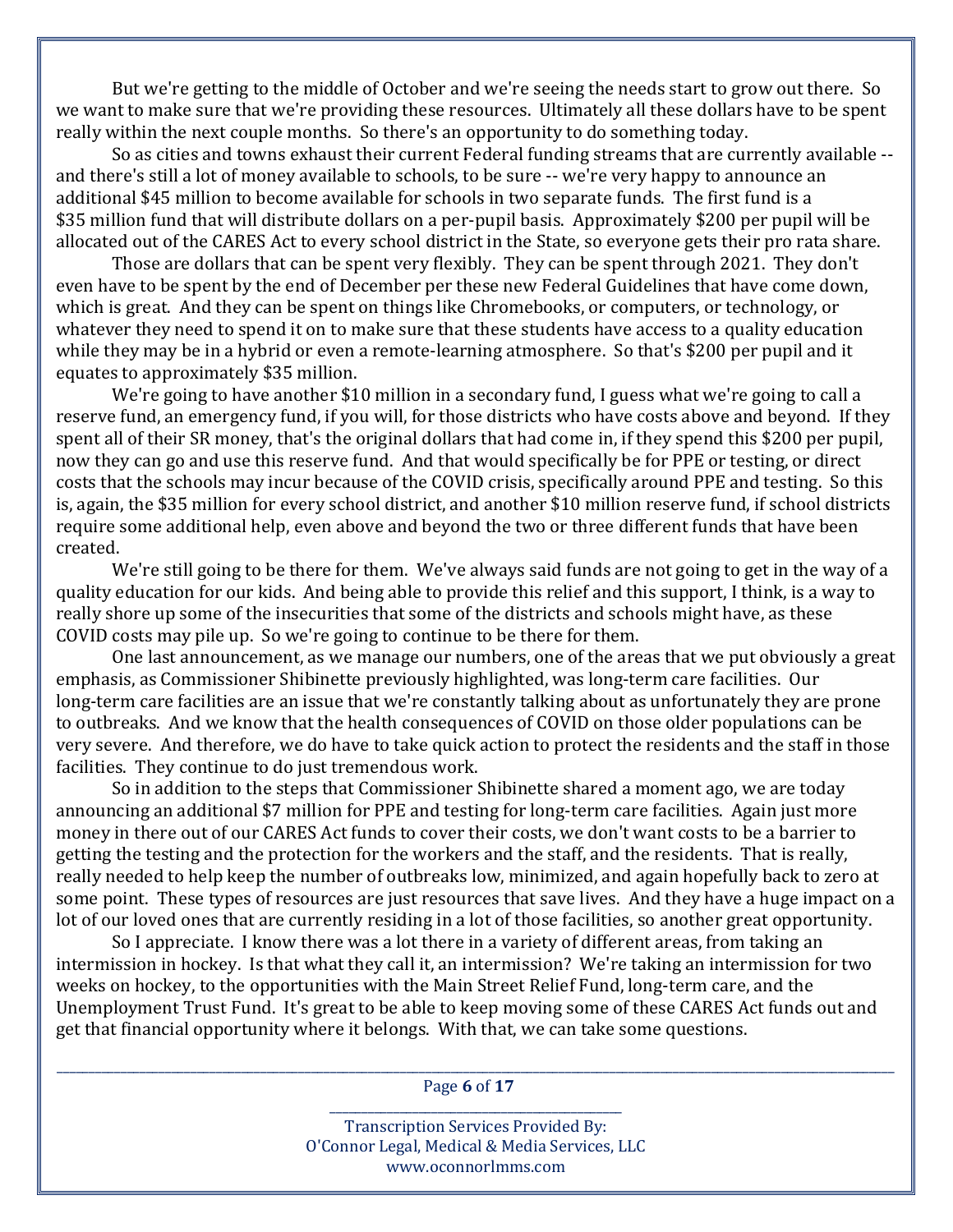#### **Q&A Session**

*I have a couple on hockey.*

## **Governor Sununu:**

You bet, sure.

Some colleges, including UNH, have already started their practices. Does this affect them? And then, what *about traveling teams that travel outside of the State? Does this affect them?*

## **Governor Sununu:**

 It does. So any of the indoor hockey activities, whether it's a public skating, whether it's an established hockey team that might be playing here, we are taking a pause to make sure that we really - again, it's for sanitary reasons. It's so we can test all the players, all the parents, everything that might be involved. We find a lot of the transmission between players and parents, as well, not just amongst the players, the Referees. We had an issue with a Referee that had been tested positive. So, we feel that the two-week period is enough to do that, as well as reestablish the guidance.

 Now, we can't tell folks they aren't allowed. If they're going to another State, if other States allow that, that's allowed. We cannot prevent teams or individuals going to a rink in another State. But, again, we'd want folks to understand this isn't just to New Hampshire. We're taking these steps. I can't speak for other States. But we have had incidences around hockey, specifically, in other States. And we would just ask everyone to use every precaution available.

 One of the things that we saw was, especially with the students, they may get COVID, or transmit COVID, within some of these hockey atmospheres. The fear is we're seeing it then come into the schools, right? And they're being some of the drivers with some of the -- we don't have a lot of outbreaks. I don't know if we have any actual outbreaks in schools. Do we have outbreaks in -- maybe one in Epping? So we've had four clusters of illness in our schools.

 Nobody wants to be the driver of that. And so, there is a domino effect here. It isn't just within the hockey community. It does have a domino effect for our public schools. And that's something we take very, very seriously. So that's the real driver for us.

*So, for two weeks, whether it's youth, high school, college, no hockey in New Hampshire?*

# **Governor Sununu:**

 That's right. That's right. And so, again we're going to -- or skating, I mean, that counts for indoor skating, as well. So, again, it's really to make sure that the rinks, themselves, it's not just the Hockey Academies, the hockey tournaments, the hockey teams, the hockey rinks. Everybody really is part of that solution.

 And again, we've had a lot of outreach from a lot of parent asking us to really take a close look, because they're nervous, as well. Those communities talk. Everyone understands that a lot of the outbreaks that have happened in the State are around that. I think we have six. I don't know if you guys

\_\_\_\_\_\_\_\_\_\_\_\_\_\_\_\_\_\_\_\_\_\_\_\_\_\_\_\_\_\_\_\_\_\_\_\_\_\_\_\_\_\_\_\_\_\_\_\_\_\_\_\_\_\_\_\_\_\_\_\_\_\_\_\_\_\_\_\_\_\_\_\_\_\_\_\_\_\_\_\_\_\_\_\_\_\_\_\_\_\_\_\_\_\_\_\_\_\_\_\_\_\_\_\_\_\_\_\_\_\_\_\_\_\_\_\_\_\_\_\_\_\_\_\_\_\_\_\_\_\_\_\_ Page **7** of **17**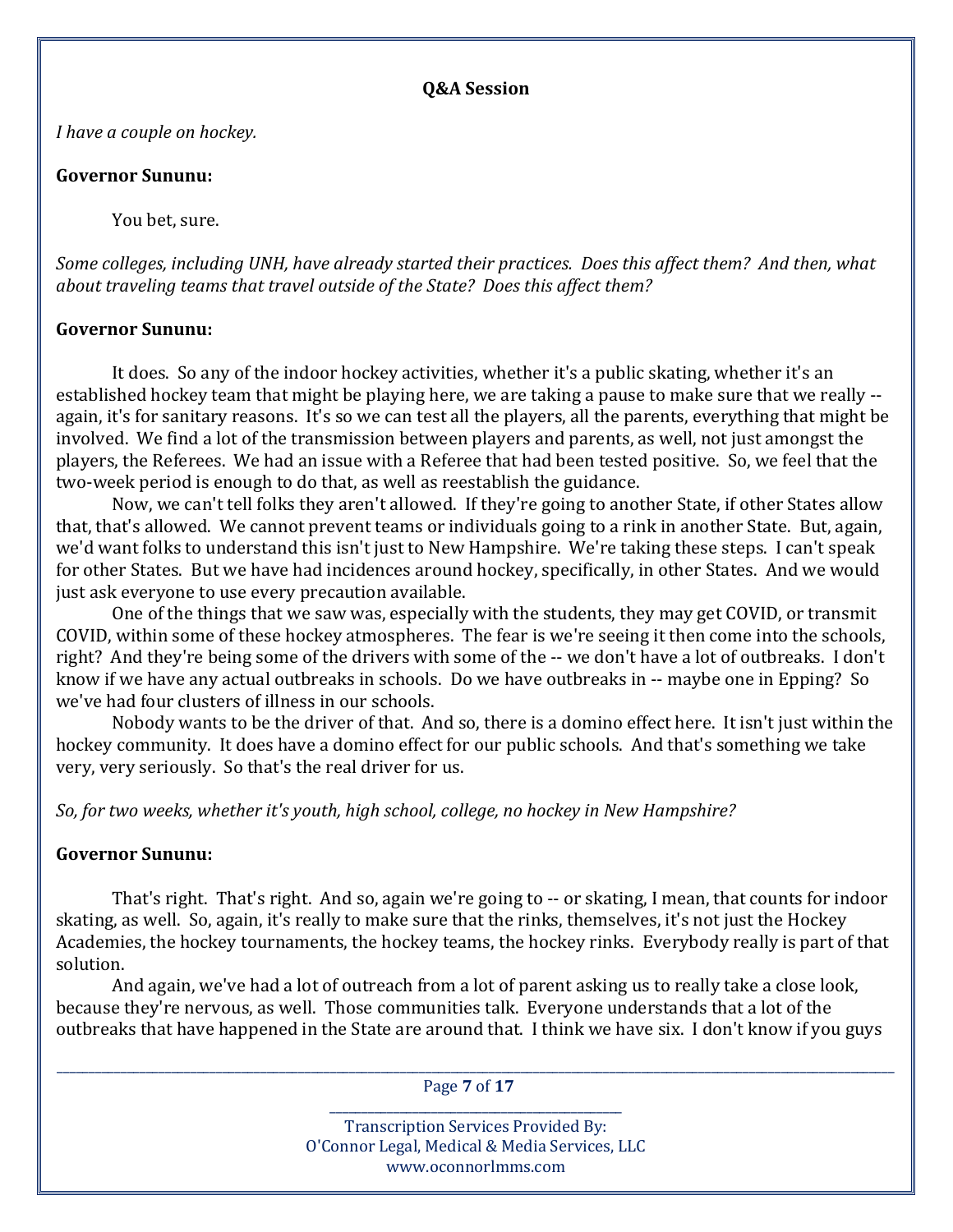know the number off the top of your head. I think we have six official outbreaks related to hockey, not just cases, outbreaks, and over 40 cases, something like that.

 So, again, we just want to nip it and again not cancel the whole season, but take a pause and see if we can kind of hit the reset. Identify those who may have it with our new Binax antigen testing. Allow that to really take place within that community, encourage all those individuals and families to go get tested.

And one more on that: is there a particular identifying risk factor that we know of that is causing the *problems in hockey?*

## **Governor Sununu:**

 No, there's not. I mean, there's a lot of supposition about what might be causing it. At first, I mean, one of the obvious things was, well, is it happening in the locker rooms? Well, it wasn't clear that that was happening. Is it happening on the ice? Well, that wasn't clear, either.

 There's a lot of social gatherings that happen around hockey. We have had evidence of some of the transmission happening within those social gatherings. But we've had that with some other sports, as well.

 So it's kind of a variety of things. And because I don't think anyone can put a pinpoint on any single issue, that's why I think we're going to come back with some new guidance, be able to take a break, disinfect the facilities, ask everyone to get tested. And I think come back and hit the reset button, come back for the next period of play, I suppose, right?

*Governor, you had mentioned four clusters in schools. We saw Pinkerton Academy yesterday. They're going* totally remote, at least for the rest of the month. What's your assessment of what's happening in schools? Some are like the Epping schools had an outbreak, but they're still going in, in small groups. So what's your *assessment of that?*

# **Governor Sununu:**

 Well, schools are making a lot of their decisions based on what's happening in their community. They tend to be using what I'm seeing as -- and maybe Dr. Chan can speak a little more to this. They're using different sets of data and different reasoning behind making those decision.

 Dr. Chan and the Department of Public Health, I thought, put together a really, really good rubric, in terms of how to help schools make some good decisions, going from fully remote or hybrid, or from fully in-person to hybrid, when you should change and what datapoints to look at. Some schools are kind of making their decision based on other points of data. It's their flexibility and right to do so.

 I think one thing we have shown is that, while there may be cases and individuals of kids with COVID in schools -- we knew that was going to happen -- I can be managed. There is very little identified transmission within the classrooms right now, which is a good thing. So these are kind of singular cases that might spread to one or two other classmates. But the good news is we don't have some of the massive outbreaks you've seen in other States.

 And so, there's a pathway to manage this. I think the Teachers, the parents, and the Administrators have done a tremendous job. They deserve a lot of credit for the success we've had. So,

\_\_\_\_\_\_\_\_\_\_\_\_\_\_\_\_\_\_\_\_\_\_\_\_\_\_\_\_\_\_\_\_\_\_\_\_\_\_\_\_\_\_\_\_\_\_\_\_\_\_\_\_\_\_\_\_\_\_\_\_\_\_\_\_\_\_\_\_\_\_\_\_\_\_\_\_\_\_\_\_\_\_\_\_\_\_\_\_\_\_\_\_\_\_\_\_\_\_\_\_\_\_\_\_\_\_\_\_\_\_\_\_\_\_\_\_\_\_\_\_\_\_\_\_\_\_\_\_\_\_\_\_ Page **8** of **17**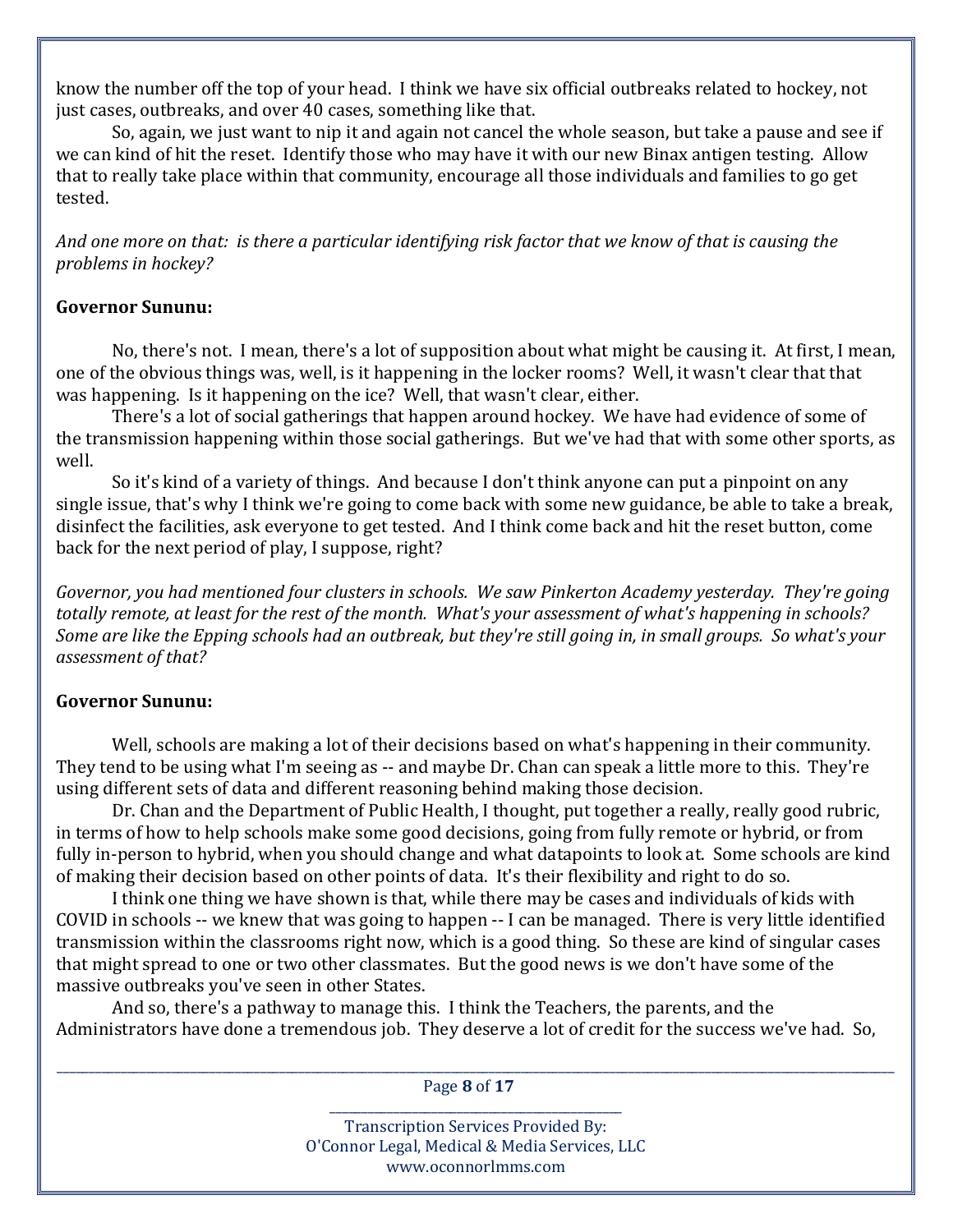while I can't speak to the individual decisions of each of those districts, they do seem to be all kind of looking at different datapoints to make those decisions. But I'll turn it over to Dr. Chan for some more detail.

## **Dr. Chan:**

 Yeah, thanks for the question about school. Schools have certainly been a lot of work on the part of the schools, themselves, and the school districts, and the School Boards. And we've been continuing to have weekly calls and chats with School Nurses and school partners to help troubleshoot problems.

 A lot of the schools, I think, are doing an excellent job implementing a lot of the guidance. There was intentionally flexibility incorporated into the guidance to allow schools to be able to adapt it to their local situation, the mode of learning or the instructional model that the School Board had selected. And I think the number and the data show that there is not a lot of transmission that we have seen occurring within schools.

 So, as of a couple of days ago -- and again, the numbers in the data dashboard around this are continually changing day-to-day. But, as of a couple of days ago, there were over 150 students and Staff associated with 94 different K-12 schools, right? And out of those numbers -- so over 150 students and Staff, 94 different K-12 facilities -- there have only been four clusters identified. And those were small, limited clusters comprising in total maybe 15 to 20 students and Staff, right? So the clusters have ranged in size from, like, three to maybe six students and Staff per clusters, right?

 So when you're talking about that many students and Staff potentially introducing COVID-19 into that many different facilities, there's remarkably little transmission that we have seen. And so, this is one of the questions that we get asked. Is school reopening causing or driving some of the community transmission? We don't believe so. We believe that the testing that we're doing is picking up students and Staff that have become infected from the community, the hockey issue being one of the situations that we've identified as causing increased community transmission. But I think that the schools have done a fantastic job at implementing the guidance. And we have not seen a lot of transmission within schools.

### **Governor Sununu:**

Thanks, Dr. Chan. Thank you.

Governor, with the guidance to the education money you announced today, so that money doesn't have to be *spent by the end of this year, even though it's CARES Act? Could you clarify that?*

# **Governor Sununu:**

 Yeah, so there's some flexibility that we received from the Federal Government that allows up to \$500 per pupil. We're allocating \$200 per pupil. That if given, doesn't have to be essentially reimbursed for, it's given and could be spent through 2021, technically.

\_\_\_\_\_\_\_\_\_\_\_\_\_\_\_\_\_\_\_\_\_\_\_\_\_\_\_\_\_\_\_\_\_\_\_\_\_\_\_\_\_\_\_\_\_\_\_\_\_\_\_\_\_\_\_\_\_\_\_\_\_\_\_\_\_\_\_\_\_\_\_\_\_\_\_\_\_\_\_\_\_\_\_\_\_\_\_\_\_\_\_\_\_\_\_\_\_\_\_\_\_\_\_\_\_\_\_\_\_\_\_\_\_\_\_\_\_\_\_\_\_\_\_\_\_\_\_\_\_\_\_\_ Page **9** of **17**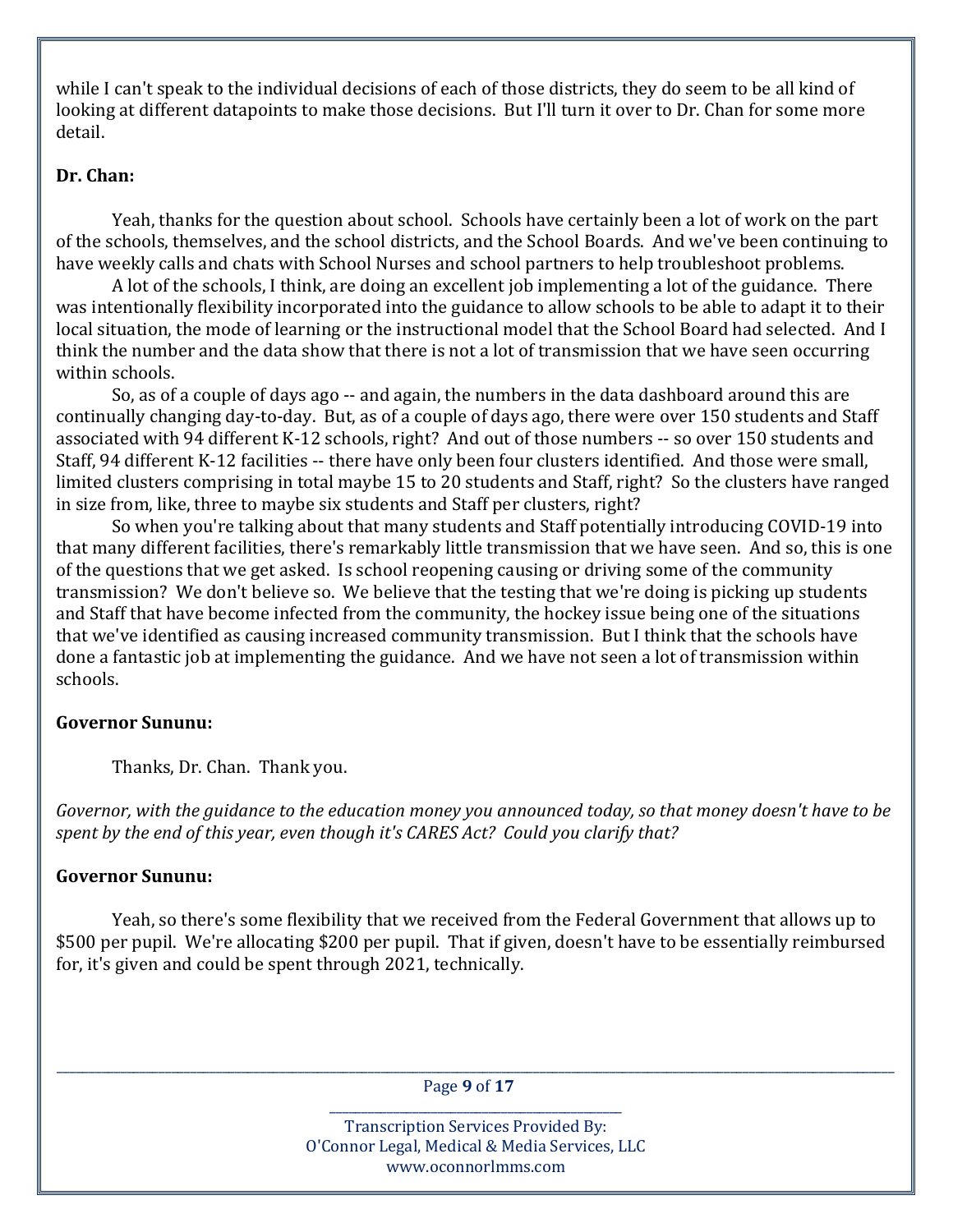*Governor, do you know how much is left now for New Hampshire for the CARES Act funds?*

## **Governor Sununu:**

 For the total CARES Act funds, it's hard to say. There's approximate \$100 million. And the reason that is, is a lot of the funds that we created early on have lapsed, right? So for example, a big part of the education spend is the Broadband Fund. We allocated \$50 million for broadband. Only about \$15 million of projects actually qualified, unfortunately, because of the really tight time constraints. So that extra \$35 million is being moved over to create a lot of the opportunity that we're talking about today. So that's being reallocated, if you will, again for the technology or Chromebooks, or whatever might be. And that goes to that \$200 per pupil that provides some flexibility.

 The \$10 million secondary reserve fund, that does need to be spent, by Federal Rules. The amount of time we spend trying to figure out the Federal Rules is unbelievable. But that does need to be spent by December 31st. And that's specifically for COVID-related costs.

 So they're slightly different, but it's \$45 million. I think the LAB, the Legislative Advisory Board, was originally looking at maybe a \$40 million expenditure. And if, down the road, we have to do something else, we can always do something else. But this is, I think, a great start. \$45 million, I think, is going to provide a lot of support and security to these schools, let them breathe a little bit of a sigh of relief. And then, we can always do something else down the road, if we have to.

 But COVID numbers are going to rise, right? I think we've spent this money exactly as we should have, given the timing, because we still may have other costs down the road. Today, \$7 million more for testing costs and PPE for long-term care facilities, who knows what that requirement might be in November or December? So, we have to still have something in the till, if you will, at the end of the day, just in case we see large spikes or an influx that we have to deal with. Good, oh, sorry. I'll come right back to you. Yeah.

This question may be best for Dr. Chan or Commissioner Shibinette. But in the case of some school districts, contact tracing seems to have taken a little longer than expected, longer than 24 to 48 hours to initiate. I'm wondering if you can explain the delay in contact tracing for some school districts. And also, it sounds like, in some cases, if a person gets a positive test, but it wasn't from a State-run facility, that there might be a lag in getting that to DHHS. And I'm wondering if you could explain whether or not that accounts sometimes for *a delay in contact tracing to be initiated.*

# **Governor Sununu:**

Got it?

# **Commissioner Shibinette:**

 Yeah. So, yes, we have heard recently especially with the rapid antigen tests coming onboard. And that explains a lot of the delay. So if you're sitting in an urgent care center and you find out that you're COVID-positive, you get that result immediately.

 Oftentimes, we will have families start notifying their loved ones, maybe take to social media, call the Principal at the school. Meanwhile, Public Health may not get that official report until the next day

\_\_\_\_\_\_\_\_\_\_\_\_\_\_\_\_\_\_\_\_\_\_\_\_\_\_\_\_\_\_\_\_\_\_\_\_\_\_\_\_\_\_\_\_\_\_\_\_\_\_\_\_\_\_\_\_\_\_\_\_\_\_\_\_\_\_\_\_\_\_\_\_\_\_\_\_\_\_\_\_\_\_\_\_\_\_\_\_\_\_\_\_\_\_\_\_\_\_\_\_\_\_\_\_\_\_\_\_\_\_\_\_\_\_\_\_\_\_\_\_\_\_\_\_\_\_\_\_\_\_\_\_ Page **10** of **17**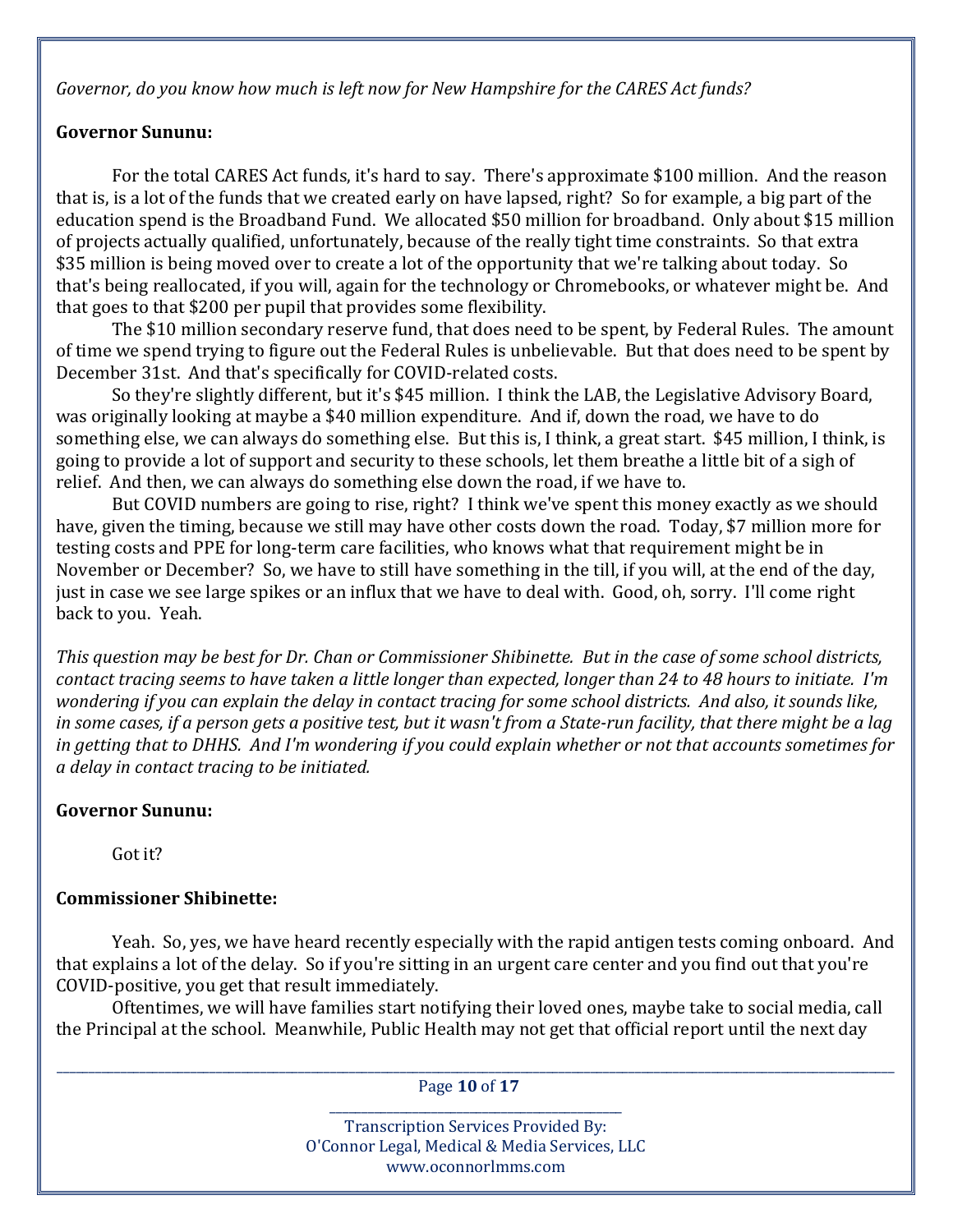from that urgent care center, right? We usually look at getting reporting either at the end of the day or within 24 hours of that test. So, yeah, there are times that there is a delay. And it's mostly due to the rapid tests that we're seeing.

 With that said, our contact tracing around positives in schools, the case investigation, itself, is becoming more complex. And when Dr. Daly was here a couple weeks ago, she highlighted the fact that the number of contacts per case is going up, as compared to spring. Although our numbers may be reflective of where we were in let's say March or April, last spring we were averaging maybe three contacts per case back then. And now, we're averaging five to six. And that is a big jump for us.

 So the case investigations are more complex, because schools are back in and maybe they're playing on a sports team, or they're in a club, or something like that. And there is definitely a delay when there is a rapid antigen test involved between when the family and maybe the school finds out, and when we find out.

And just as a follow-up, it sounds like at least in some cases I'm hearing from schools, School Nurses have actually been asked to initiate some of the contact tracing, in part because DHHS has said they're backed up with other contact tracing. Can you reassure residents that there are enough Contact Tracers to deal with *things?*

### **Commissioner Shibinette:**

 There are. And just this week, we brought in an additional 30 National Guard Staff to help with our contact tracing. These are people that had helped us in the spring. And during our lull in the summer, they had been reassigned. And now, we're bringing them back to prepare.

 Number 1, we're seeing more contacts. And our numbers are going up. So a lot of those Contact Tracers can hit the ground running, because they were trained back in the spring. So they have the training and the ability to do the COVID mapping for New Hampshire now. So we did bring in additional help.

 It is not unusual in a congregate-living setting, when we have Infection Control Practitioners or Healthcare Providers, when we're in the middle of our case investigations, for us to say to them, if you know that these people are close contacts, go ahead and start the quarantine process. We've done that in long-term care. They have Infection Control Practitioners right onsite.

 So what may take us a couple of hours or a day to do that full case investigation and notify everybody, we consider School Nurses, our long-term care partners, and our hospitals healthcare partners. So, absolutely, we're going to ask them. Please, if you know that this person's had close contacts, go ahead and ask them to quarantine until we finish our case investigation and get to that.

Commissioner, I wonder while you're there. Dr. Chan, I think, mentioned that three of the recent deaths were *at one long‐term care outbreak. Can you identify where that outbreak was?*

#### **Commissioner Shibinette:**

 What I can tell you is that the Bedford Hills Center is currently at 68 residents, 21 Staff, and 13 deaths. So I don't have the numbers specifically of where each one of those fatalities happened. But based on those numbers, there can be an assumption that at least some of them are from that facility.

\_\_\_\_\_\_\_\_\_\_\_\_\_\_\_\_\_\_\_\_\_\_\_\_\_\_\_\_\_\_\_\_\_\_\_\_\_\_\_\_\_\_\_\_\_\_\_\_\_\_\_\_\_\_\_\_\_\_\_\_\_\_\_\_\_\_\_\_\_\_\_\_\_\_\_\_\_\_\_\_\_\_\_\_\_\_\_\_\_\_\_\_\_\_\_\_\_\_\_\_\_\_\_\_\_\_\_\_\_\_\_\_\_\_\_\_\_\_\_\_\_\_\_\_\_\_\_\_\_\_\_\_ Page **11** of **17**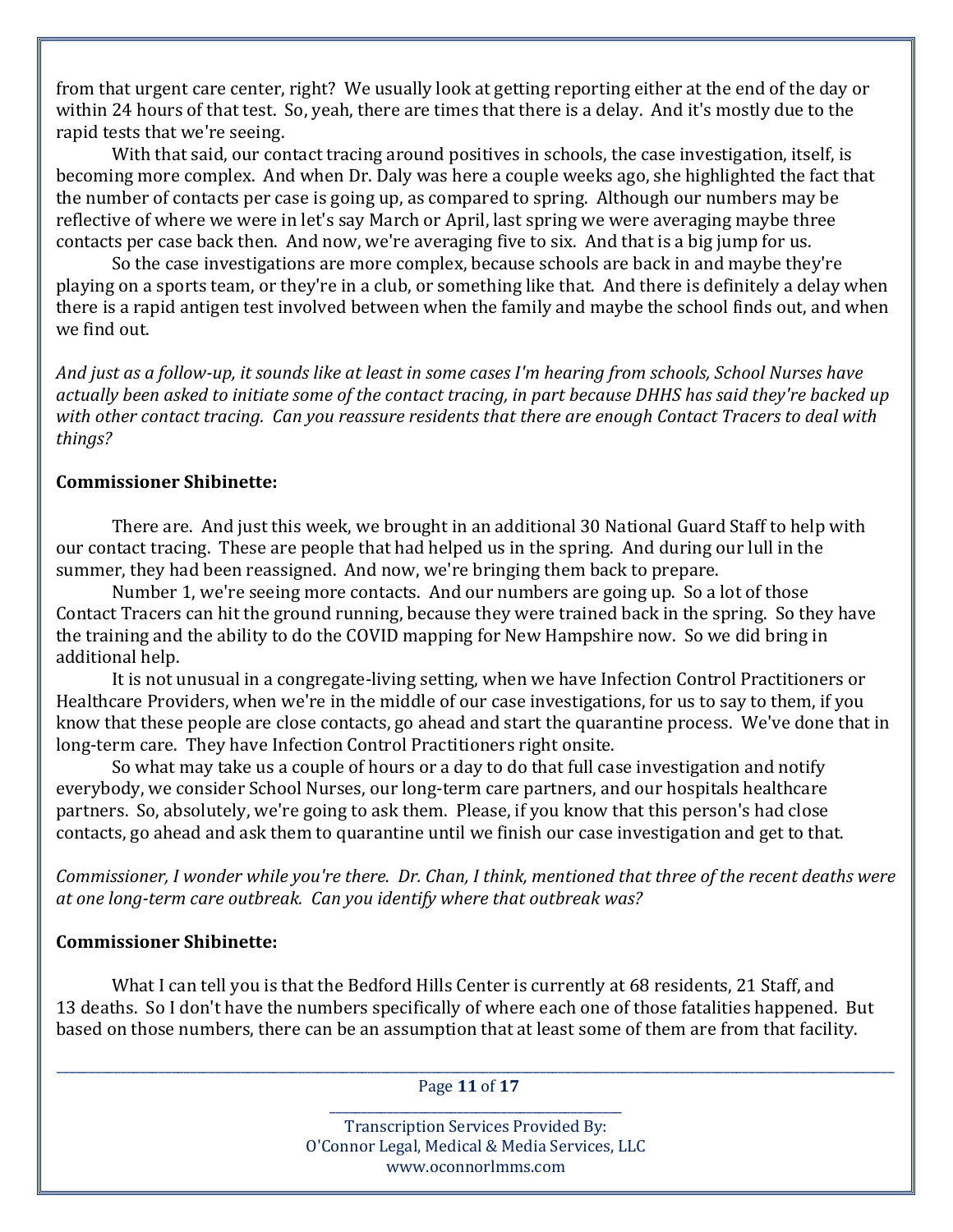*Commissioner, is there a sense that we should link everything we're hearing about: outbreaks, hockey,* community spread? In other words, five deaths today and the long-term care facilities are getting hit again. And in one case, all negatives on a Thursday and then seven positives today, or more. Is this all one big issue, in general, the community spread? People that work there have to be people we see out in the community. *Is this all one thing?*

## **Commissioner Shibinette:**

 No, I think that's a great observation that, as we see higher community spread that you can assume that the caregivers of people in long-term care facilities everywhere from your Licensed Nursing Assistant to your Nurses, to your Dietary Aides, they're part of our communities. So their risk increases just like every other member of the community.

 I mean, there's a lot of reasons, when you look at our outbreak status in long-term care, how it's progressed in these last couple of outbreaks compared to in the spring. If you recall, we used to see creep in these facilities where we would see five or six new positives each week. And now, we're going from zero to 10 or 30 in some cases. But our testing capacity's so much quicker and so much better.

 So you have to draw attention to that is that we are able now to go in, and we have antigen machines at point-of-care. And we have PCR turnaround times of a day-or-two. So some of it is testing. But I think it is a good observation to make that, as community transmission increases, you can expect to see the risk to long-term care facilities also increase.

# **Governor Sununu:**

Great, thank you, Commissioner. Do we have some calls on the phone?

# *Donna Jordan with The Colebrook Chronicle:*

Yes, good afternoon. I have just one question for you today. Here in Coos County, we have the tourists. We have the high volume of day visitors. And we have big sales on second homes. What we don't have is the virus, not on the same scale as the rest of the State. It's almost like we're in a bubble which we don't take for granted, trust me. We've had only 23 positive cases here since March. When our visitors are here, whether it's for a day or two, or seven, literally our population count can double or even more. What is different in Coos County over the rest of the State? Is it simply the basic population numbers and the density are that *much lower, even though we have the added visitor population? Thank you.*

# **Governor Sununu:**

 Sure, so I'll kind of give my two cents, and I don't know if Dr. Chan wants to add anything to this. Obviously just being a more rural area in nature, there's just a lot more natural physical barriers, if you will, between households, even within communities, themselves. Coos and the northern part of the State tends to be more outdoors in terms of what they do, right, especially over the summer with tourism. There's a lot of outdoor tourism and that's a very healthy thing. That's a lot of good fresh air and whatnot. And that is also, I think, a positive aspect in contributing, or has contributed to the suppression of the virus.

\_\_\_\_\_\_\_\_\_\_\_\_\_\_\_\_\_\_\_\_\_\_\_\_\_\_\_\_\_\_\_\_\_\_\_\_\_\_\_\_\_\_\_\_\_\_\_\_\_\_\_\_\_\_\_\_\_\_\_\_\_\_\_\_\_\_\_\_\_\_\_\_\_\_\_\_\_\_\_\_\_\_\_\_\_\_\_\_\_\_\_\_\_\_\_\_\_\_\_\_\_\_\_\_\_\_\_\_\_\_\_\_\_\_\_\_\_\_\_\_\_\_\_\_\_\_\_\_\_\_\_\_ Page **12** of **17**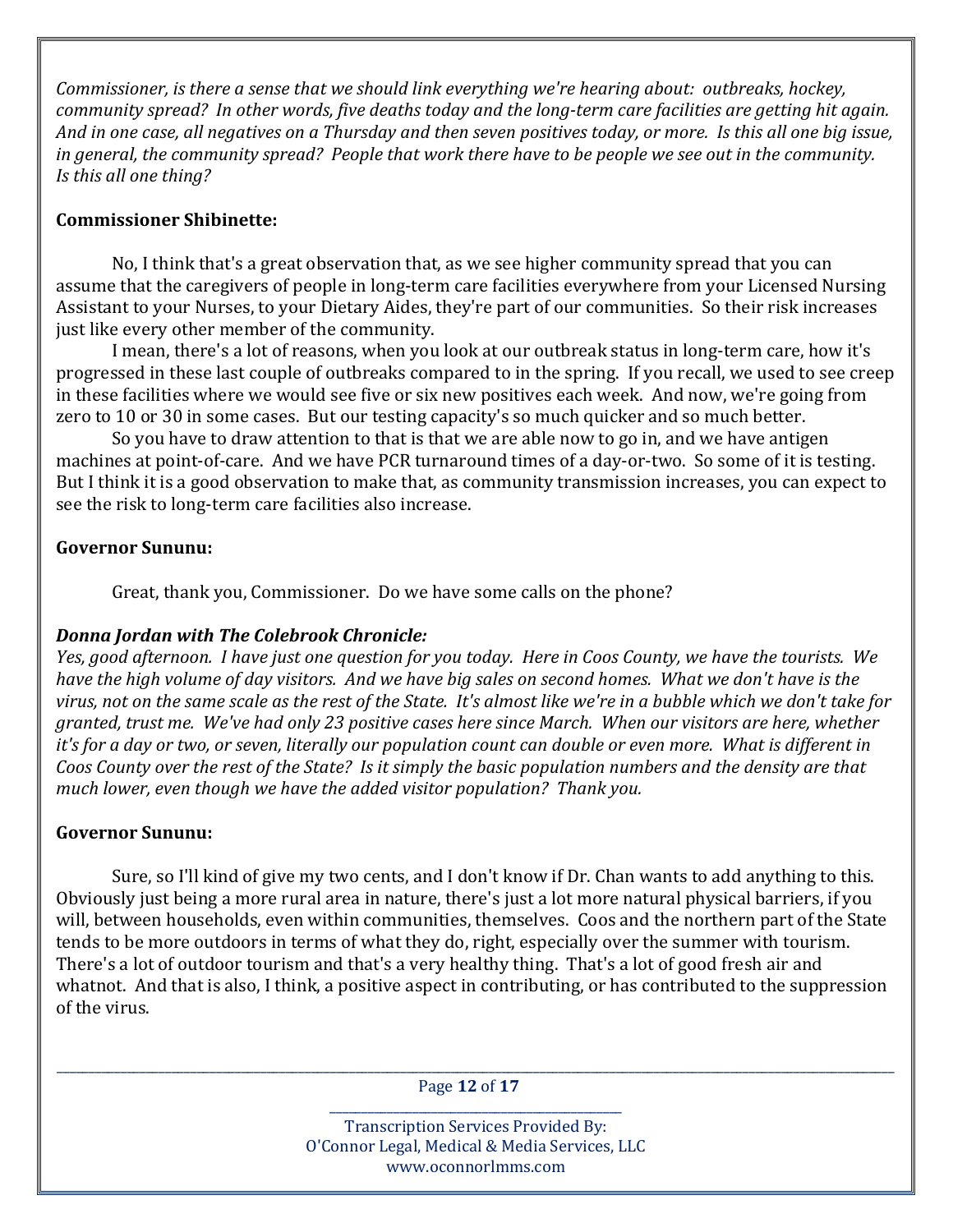But to be very clear -- and I'll let Dr. Chan add in here -- Coos is not immune by any means, my goodness. It doesn't take a lot. You've seen numbers in other rural States: Montana, North and South Dakota, Iowa, Utah. I mean, you can go down the list. Their numbers are skyrocketing right now. They really are.

 So rural communities and rural States are still very much susceptible, if they don't take the proper precautions of wearing masks, social distancing, and whatnot. Obviously, they're less likely to have the outbreaks you see in a Boston or a New York, or even a Manchester, or a Nashua, just because of the close and dense populations.

 But I would like to answer this with I think the most important aspect of this answer is by no means is Coos immune. And again, I think they're doing a great job. Their citizens are doing a fantastic job and they're the ones that deserve the credit for keeping those numbers down.

 But I would really caution folks to look at other parts of the country where their percent-positivity rate is 25% in some States on a given day. Let me put that in perspective. If we had a 25% positivity rate, we would have about 2500 cases a day. Think about that. And that's happening in some rural States. So, again, those States are just dealing with it. I think those Governors and Mayors are doing a great job. They're trying to manage as best they can. But no one is immune from it, to be sure. And I think we all have to stay very vigilant in our practices. I'll let Dr. Chan throw his two cents in.

### **Dr. Chan:**

 Thank you. No, I think what the Governor said is absolutely correct. I just wanted to use this as an opportunity to once again reiterate that it's the crowds. It's the close contact. It's the indoor confined spaces that pose the highest risk.

 And while Coos County and other more rural areas may have some natural benefits to minimizing those types of interactions, no place is immune. And so, anywhere where there are groups of people gathering in crowds, where there's close contact, especially in indoor environments, that is where we are going to see the highest risk. And so, we continue to discourage people anywhere in the State, even in areas of low incidence, from gathering and attending those types of settings and social gatherings, because we can certainly see this spark and set off new chains of transmission, and super-spreader events so to speak in any area of the State. Thanks.

#### **Governor Sununu:**

 I would also add when Dr. Chan and I had the opportunity to spend a day with Dr. Deborah Birx, who visited the State last weekend, this was a key point of hers, as well, that rural States, especially in the Midwest and some other parts of the country, that were not immune, by any means, but their numbers were low, their numbers are really jumping. And it can happen in a matter of days, which is why we stay so vigilant and so adamant about that message and how important it is, as it gets a little closer, as our immune systems become a little more suppressed, and as we go indoors more.

 Especially I'm going to add my two cents on family gatherings. We've heard a lot about it across the country. It's very, very important to hear, as we hit those types of events, whether it's Thanksgiving or just folks coming over for Sunday dinner. Just because someone's in your family, the virus doesn't say, oh, that's Uncle Bill. I won't infect him. It has no prejudice that way and the virus can be just as susceptible anywhere.

\_\_\_\_\_\_\_\_\_\_\_\_\_\_\_\_\_\_\_\_\_\_\_\_\_\_\_\_\_\_\_\_\_\_\_\_\_\_\_\_\_\_\_\_\_\_\_\_\_\_\_\_\_\_\_\_\_\_\_\_\_\_\_\_\_\_\_\_\_\_\_\_\_\_\_\_\_\_\_\_\_\_\_\_\_\_\_\_\_\_\_\_\_\_\_\_\_\_\_\_\_\_\_\_\_\_\_\_\_\_\_\_\_\_\_\_\_\_\_\_\_\_\_\_\_\_\_\_\_\_\_\_ Page **13** of **17** \_\_\_\_\_\_\_\_\_\_\_\_\_\_\_\_\_\_\_\_\_\_\_\_\_\_\_\_\_\_\_\_\_\_\_\_\_\_\_\_\_\_\_\_\_\_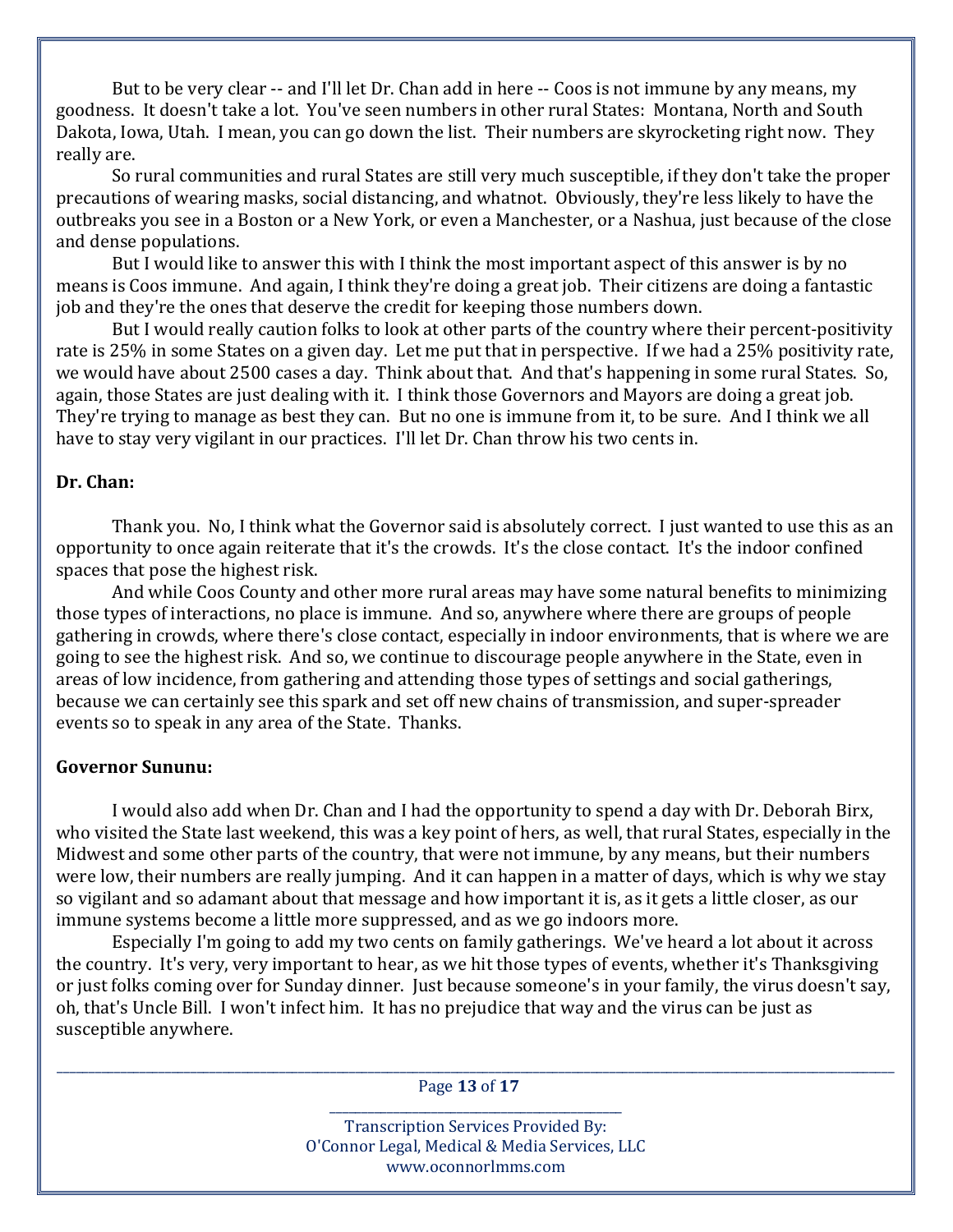Someone brought up the example of Dwayne Johnson, right, the Rock, one of the healthiest guys, an individual who really prides himself and does an incredible job with taking care of himself and all that. And I believe his whole family, unfortunately, came down with COVID. And he was posting about it and talking just about that idea that everyone is susceptible. Everyone's immune system can be compromised with COVID. And so, we just have to keep that vigilance all the way through.

## *Paula Tracy with InDepthNH:*

*Good afternoon, Governor, and everyone. How are you?*

## **Governor Sununu:**

Hi, Paula.

# *Paula Tracy with InDepthNH:*

Hi, I have a couple of questions. One of them relates to your next steps related to if we continue to see these cases go up. I know, listening to the Opening Up Taskforce, retail is still interested in going up from 50%. There are other requests that are on your table. Is it possible that there will be a pause in consideration of those things? Or are you looking also to perhaps close bars at 9:00 or 11:00. And then, I have another *question after that.*

## **Governor Sununu:**

 Sure, well, I guess I would say that the beauty of New Hampshire is we take every situation very particularly, as an individual situation or opportunity in itself. Obviously, as we enter the fall, we know numbers are going to go up. They are going up. And so, that is a variable we take into consideration with any flexibilities that we may be looking to provide.

 So we will just keep looking at them individually. I don't think there's a blanket understanding that we're going to stop providing flexibilities, or a blanket understanding that we're going to start shutting everything down, by no means.

 Hockey, today, is a great example. We looked at it very closely. Instead of shutting down all youth sports, that was unnecessary. We can pinpoint, because of the data that I think our Department of Health looks like, and the specificity that we have in those areas. We can be very surgical, if you will, about how we go after this. And so, we will just keep taking them on a one-to-one basis.

# *Paula Tracy with InDepthNH:*

Okay. And this is a question. InDepthNH's newsletter asks readers to be able to pose a question to you generally. And we're going to try to do one question a week. And this question is very broad.

# **Governor Sununu:**

I can only imagine what this is going to be. Okay. Go for it. I'm an open book, Paula.

\_\_\_\_\_\_\_\_\_\_\_\_\_\_\_\_\_\_\_\_\_\_\_\_\_\_\_\_\_\_\_\_\_\_\_\_\_\_\_\_\_\_\_\_\_\_\_\_\_\_\_\_\_\_\_\_\_\_\_\_\_\_\_\_\_\_\_\_\_\_\_\_\_\_\_\_\_\_\_\_\_\_\_\_\_\_\_\_\_\_\_\_\_\_\_\_\_\_\_\_\_\_\_\_\_\_\_\_\_\_\_\_\_\_\_\_\_\_\_\_\_\_\_\_\_\_\_\_\_\_\_\_ Page **14** of **17**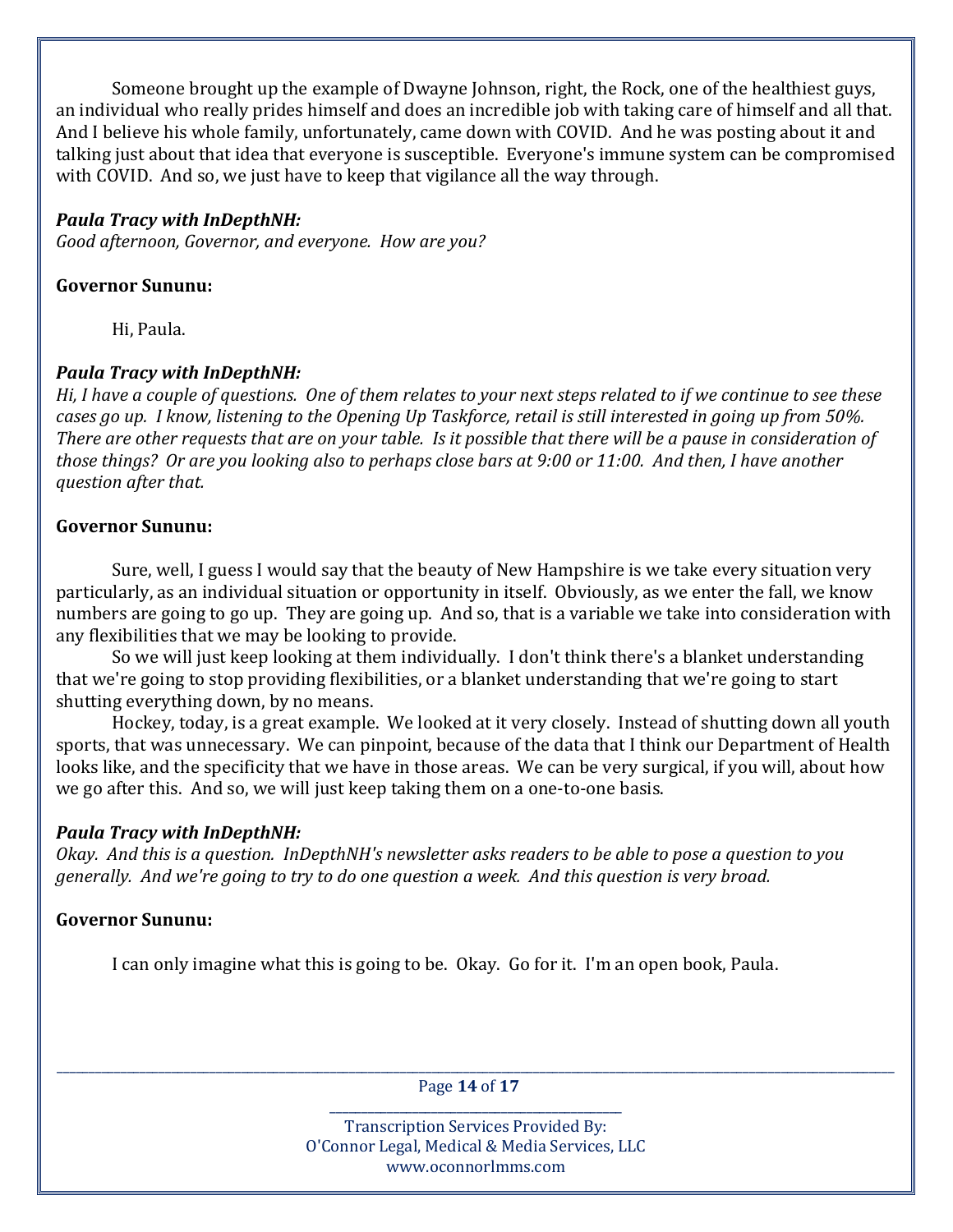### *Paula Tracy with InDepthNH:*

*Do you believe in climate change?*

### **Governor Sununu:**

Do I believe in climate change? That's your question?

*Paula Tracy with InDepthNH:*

*Well, not mine.*

### **Governor Sununu:**

 Oh, okay. Yeah. No, sure. I thought we are going to talk COVID. But I'll keep my answer brief, only because this is a COVID press conference. But, clearly, there has been climate change happening because of human events and human interaction for quite a long time. And we have to take steps to do what we can, not just on the governmental level, on a private level, on an individual responsibility level to combat it. Yeah, sure. Oh, that was it? Okay, bye, Paula.

### *Michael Graham at New Hampshire Journal:*

Governor, we quizzed all the people at New Hampshire Journal for this question. So, this is the one we came up with. So, your colleague from South Dakota, Kristi Noem, is in town. And we chatted with her and asked her how things are going, and was she getting the support she needed. She says that President Trump has done an excellent job. And I think the quote was that "the facts have been buried. As Governor, I can tell you he got my back during COVID-19." And she said that any requests from any State, no matter how big or small, was responded to, usually within 12 hours. What you're hearing now is political. So, my question to you is: is that the experience you've had with the Trump Administration? And as you've expressed some *frustration with FEMA et al. earlier on, how is New Hampshire being treated by the Administration?*

#### **Governor Sununu:**

Well, I'll say this. Any time we had a request of the Administration, there was a response within about 12 hours. It wasn't always the response we were looking for. And again, I would never speak to Governor Noem's experience. I think all the Governors are doing their best to manage very different situations in their States.

 And I've expressed a lot of frustration with FEMA. I'm not shy about that. When they sent us testing devices and no tests, themselves; when they sent us PPE that frankly didn't work, it was amazing to actually find out that PPE might not work, right, to have a gown that has no holes in it, and things of that nature. But we were always there. Luckily, we're very good about getting our own PPE and could supplant it.

 So I've expressed a lot of my frustrations. One of my latest frustrations is -- and I've been very proactive, I think, about talking to whether it's Dr. Deborah Birx, Admiral Giroir, who's working with testing -- as we do more of this antigen testing, the efficacy of it, how it should be used, whether it should only be used for symptomatic individuals, or asymptomatic; whether it should be backed up with a PCR test or not; how tests like that en masse could be distributed.

\_\_\_\_\_\_\_\_\_\_\_\_\_\_\_\_\_\_\_\_\_\_\_\_\_\_\_\_\_\_\_\_\_\_\_\_\_\_\_\_\_\_\_\_\_\_\_\_\_\_\_\_\_\_\_\_\_\_\_\_\_\_\_\_\_\_\_\_\_\_\_\_\_\_\_\_\_\_\_\_\_\_\_\_\_\_\_\_\_\_\_\_\_\_\_\_\_\_\_\_\_\_\_\_\_\_\_\_\_\_\_\_\_\_\_\_\_\_\_\_\_\_\_\_\_\_\_\_\_\_\_\_ Page **15** of **17** \_\_\_\_\_\_\_\_\_\_\_\_\_\_\_\_\_\_\_\_\_\_\_\_\_\_\_\_\_\_\_\_\_\_\_\_\_\_\_\_\_\_\_\_\_\_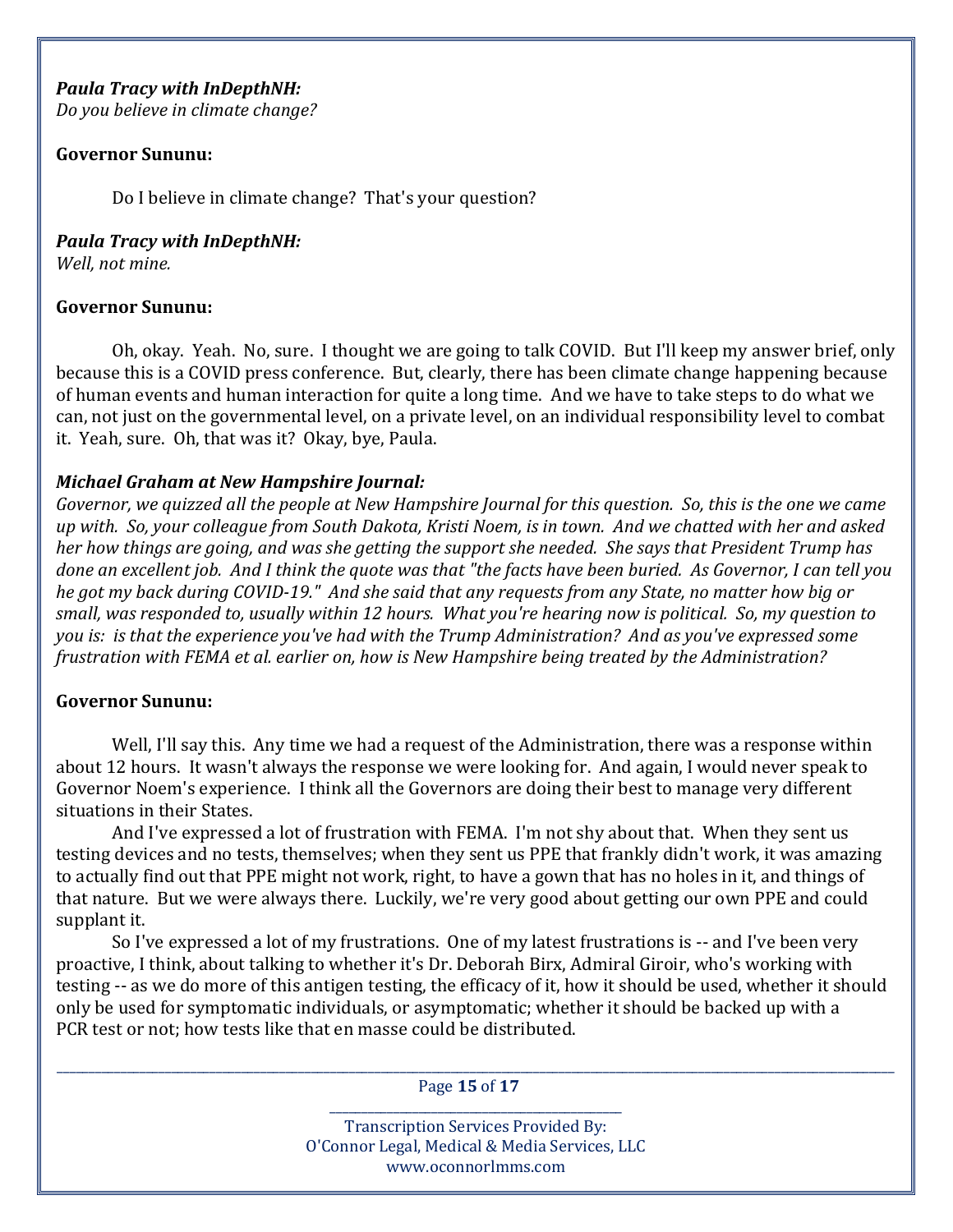So, between the CDC, the FDA, and some of the folks in the Administration, we always got slightly different answers. So, again, the fact that I could pick up the phone to Admiral Giroir, or Dr. Birx would actually come to New Hampshire and talk to us one-on-one, I think, is a sign of the responsiveness. They're not dodging questions. They're not avoiding issues. They know this is all happening very, very quickly. And I think they're doing their best to allay any confusion and provide as clear answers as they can, as these new opportunities arise.

 So, we always get a response very quickly out of the Administration. That's for sure. Sometimes it's not what we're looking for. That's okay. I know they can't just make everything happen just for New Hampshire. But it cam be frustrating when expectations are set at a certain level and they're not met. And so, I'm a big believer that a big part of working within this public sphere and the crisis is transparency and setting expectations appropriately.

 So, it's been a little bit frustrating with some of the smaller administrative parts of the crisis. But overall, New Hampshire's in good shape. I take a lot of pride in that. I think our entire team deserves a lot of credit and the citizens deserve the credit for the successes that we've had. Wow, okay. Great.

*Can I ask one more in hockey?*

### **Governor Sununu:**

Sure.

Just from initial reactions, there seems to be a sense of surprise on the college level, with their seasons getting started up pretty soon here. If the issues arose from youth sports, why would colleges be included in *a two‐week pause?*

### **Governor Sununu:**

So, I'm sorry. In other words, why wouldn't we exclude colleges from the decision?

### *Correct.*

### **Governor Sununu:**

 Because we don't know exactly, as one of my previous answers was. We don't know exactly where the pinpoints are here, right, whether it's something on the ice or something in the locker rooms, or whatever it might be. A lot of our data is coming out of youth sports, because we can see that trickle effect into the public education system and individuals in schools that could potentially -- that domino effect of others getting infected.

 I don't know exactly, looking specific to the few college hockey teams that we have and what that domino effect might be within those university systems. Again, I think the universities have done a very good job preventing things.

 But this is really about cleaning the rinks. It's about new guidance. It's about looking at that youth sports guidance or even the guidance that we have for any sports going on within the university system. It's making sure everyone can get tested, so we can kind of hit a reset button.

\_\_\_\_\_\_\_\_\_\_\_\_\_\_\_\_\_\_\_\_\_\_\_\_\_\_\_\_\_\_\_\_\_\_\_\_\_\_\_\_\_\_\_\_\_\_\_\_\_\_\_\_\_\_\_\_\_\_\_\_\_\_\_\_\_\_\_\_\_\_\_\_\_\_\_\_\_\_\_\_\_\_\_\_\_\_\_\_\_\_\_\_\_\_\_\_\_\_\_\_\_\_\_\_\_\_\_\_\_\_\_\_\_\_\_\_\_\_\_\_\_\_\_\_\_\_\_\_\_\_\_\_ Page **16** of **17**